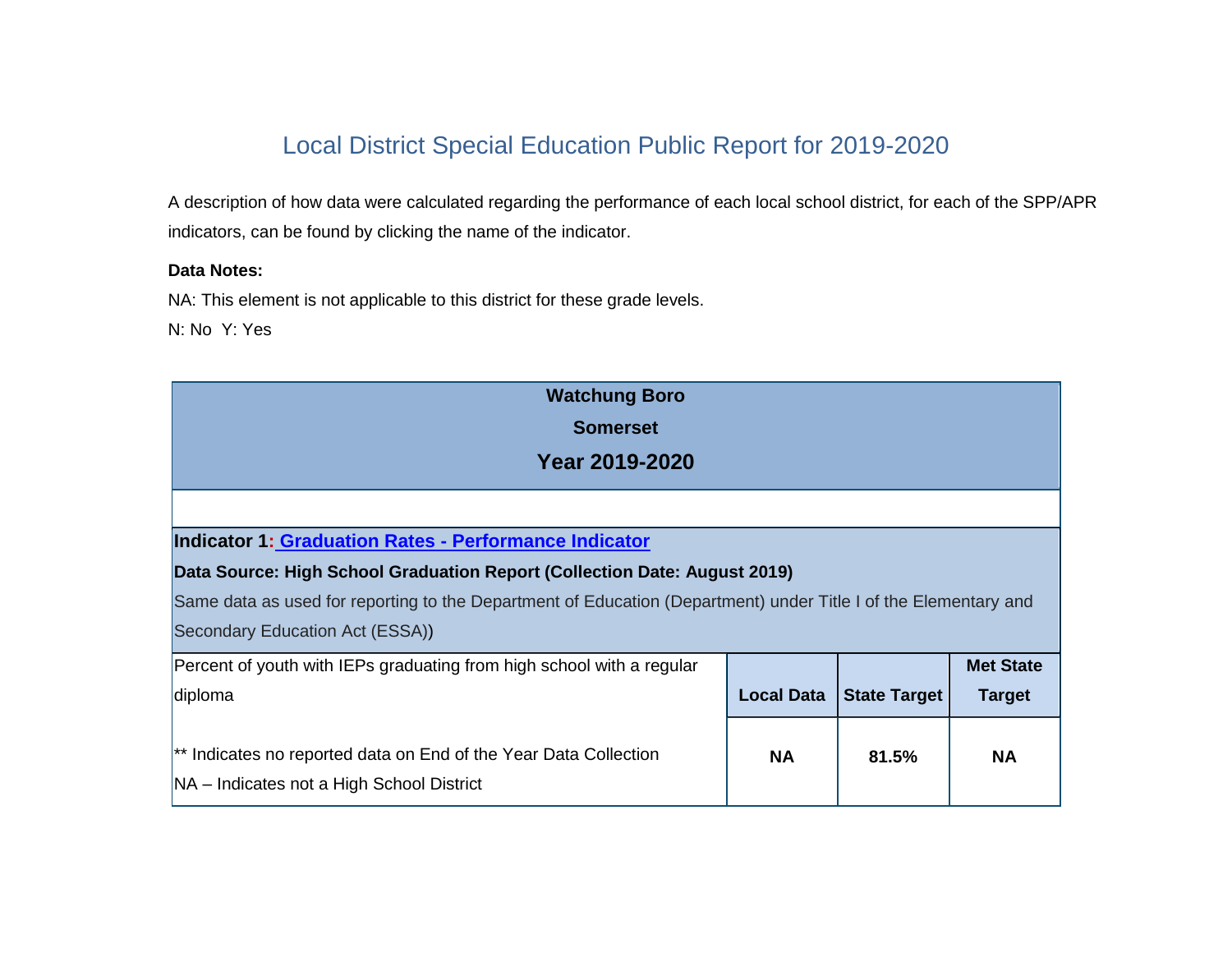# **Indicator 2: Drop-Out Rates - [Performance Indicator](http://www.state.nj.us/education/specialed/info/spp/data/sppi1920/indicator2.htm)**

#### **Data Source: End of Year Report (Collection Date: June 2019 for School Year 2018-2019)**

| Percent of youth with IEPs dropping out of high school                                                                   |           | Local Data   State Target | <b>Met State</b><br><b>Target</b> |
|--------------------------------------------------------------------------------------------------------------------------|-----------|---------------------------|-----------------------------------|
| <sup>**</sup> Indicates no reported data on End of the Year Data Collection<br>NA – Indicates not a High School District | <b>NA</b> | 6.0%                      | <b>NA</b>                         |

# **Indicator 3: Assessment - Performance Indicator (**[State of New Jersey cancelled all statewide student](https://www.nj.gov/education/broadcasts/2020/mar/24/New%20Jersey%20Cancels%20Statewide%20Student%20Assessments.pdf)

[assessments for the 2020 testing window\)](https://www.nj.gov/education/broadcasts/2020/mar/24/New%20Jersey%20Cancels%20Statewide%20Student%20Assessments.pdf)

#### **Data Source**: ESEA Accountability Data

B. Participation rate for children with IEPs in a regular assessment with no accommodations; regular assessment with accommodations; alternate assessment against grade level standards; alternate assessment against alternate achievement standards.

|                                                                                                              | <b>LEA</b>     | <b>State</b>   | <b>Met State</b> |                | <b>LEA</b>     | <b>State</b>  | <b>Met State</b> |
|--------------------------------------------------------------------------------------------------------------|----------------|----------------|------------------|----------------|----------------|---------------|------------------|
| <b>Subject</b>                                                                                               | <b>Data</b>    | <b>Target</b>  | <b>Target</b>    | <b>Subject</b> | <b>Data</b>    | <b>Target</b> | <b>Target</b>    |
| <b>LAL</b>                                                                                                   | $\blacksquare$ | $\blacksquare$ | $\sim$           | <b>Math</b>    | $\blacksquare$ | $\sim$        | $\blacksquare$   |
| C. Proficiency rate for children with IEPs against grade level standards and alternate achievement standards |                |                |                  |                |                |               |                  |
| <b>Subject</b>                                                                                               | <b>LEA</b>     | <b>LEA</b>     | <b>Met LEA</b>   | <b>Subject</b> | <b>LEA</b>     | <b>LEA</b>    | <b>Met LEA</b>   |
| <b>LAL</b>                                                                                                   | <b>Data</b>    | <b>Target</b>  | <b>Target</b>    | <b>MATH</b>    | <b>Data</b>    | <b>Target</b> | <b>Target</b>    |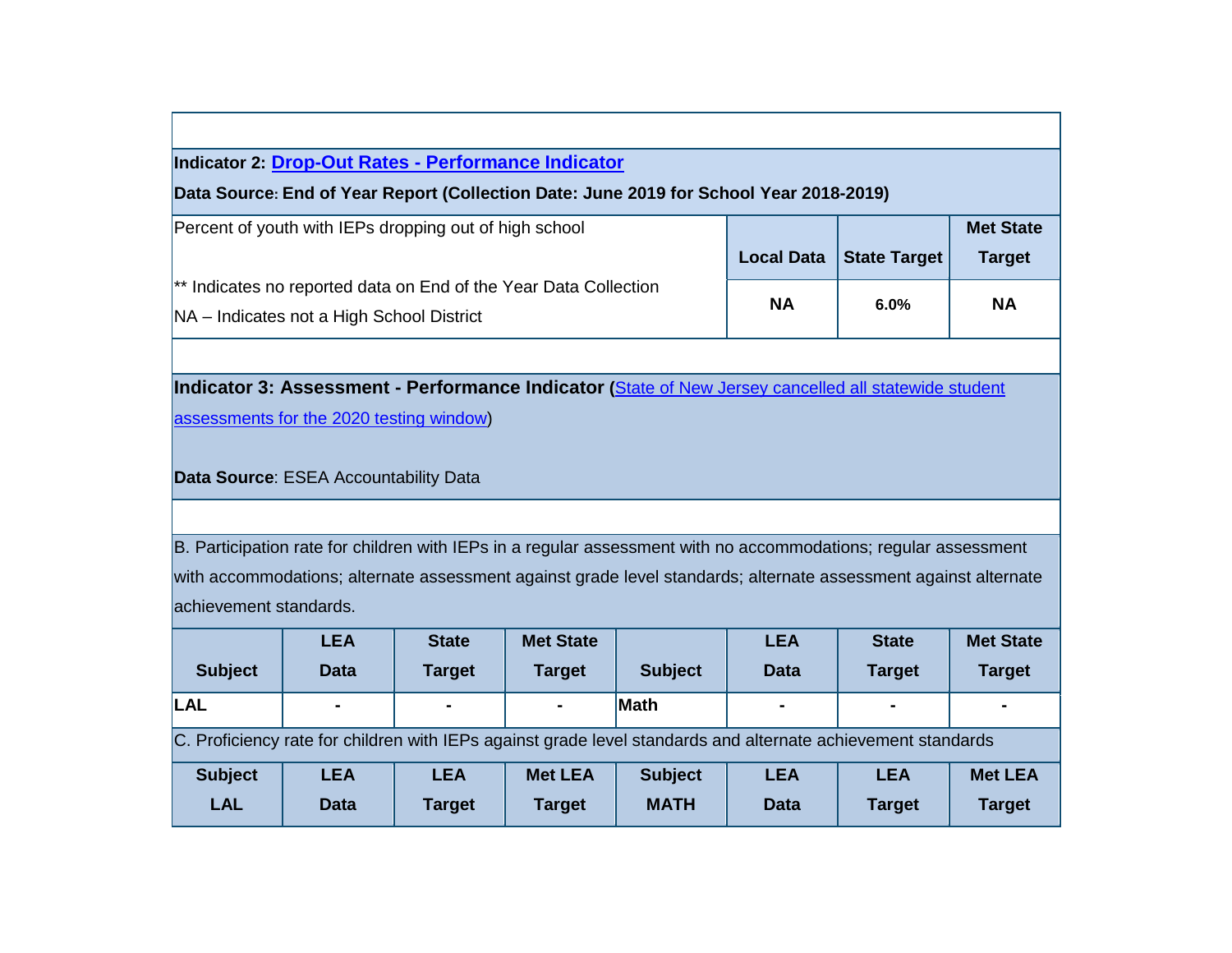| Grade 3                                                                                                                                                                                        |                                                                                                           |  |  | Grade 3                                                                                                    |   |  |
|------------------------------------------------------------------------------------------------------------------------------------------------------------------------------------------------|-----------------------------------------------------------------------------------------------------------|--|--|------------------------------------------------------------------------------------------------------------|---|--|
| <b>Grade 4</b>                                                                                                                                                                                 |                                                                                                           |  |  | Grade 4                                                                                                    |   |  |
| Grade 5                                                                                                                                                                                        |                                                                                                           |  |  | Grade 5                                                                                                    |   |  |
| Grade 6                                                                                                                                                                                        |                                                                                                           |  |  | Grade 6                                                                                                    |   |  |
| Grade 7                                                                                                                                                                                        |                                                                                                           |  |  | Grade 7                                                                                                    |   |  |
| Grade 8                                                                                                                                                                                        |                                                                                                           |  |  | Grade 8                                                                                                    |   |  |
| <b>Grade HS</b>                                                                                                                                                                                |                                                                                                           |  |  | <b>Grade HS</b>                                                                                            |   |  |
| **No data reported<br>***No eligible students                                                                                                                                                  | NA Not applicable as grades are not offered<br>Indicator 4A: Suspension/Expulsion - Performance Indicator |  |  | *Did not meet the state "n" size of 20 for participation and "n" size of 10 for performance at Grade level |   |  |
|                                                                                                                                                                                                |                                                                                                           |  |  | Data Source: Electronic Violence and Vandalism Reporting System(July 1, 2018 - June 30, 2019)              |   |  |
| Was the district identified by the State as having a significant discrepancy in the rates of suspensions<br>and expulsions of children with IEPs for greater than 10 days in a school year?    |                                                                                                           |  |  |                                                                                                            | N |  |
|                                                                                                                                                                                                | Indicator 4B: Suspension/Expulsion - Compliance Indicator                                                 |  |  |                                                                                                            |   |  |
|                                                                                                                                                                                                |                                                                                                           |  |  | Data Source: Electronic Violence and Vandalism Reporting System(July 1, 2018 - June 30, 2019)              |   |  |
| Does the district have: (a) a significant discrepancy, by race or ethnicity, in the rate of suspensions<br>and expulsions of greater than 10 days in a school year for children with IEPs; and |                                                                                                           |  |  |                                                                                                            | N |  |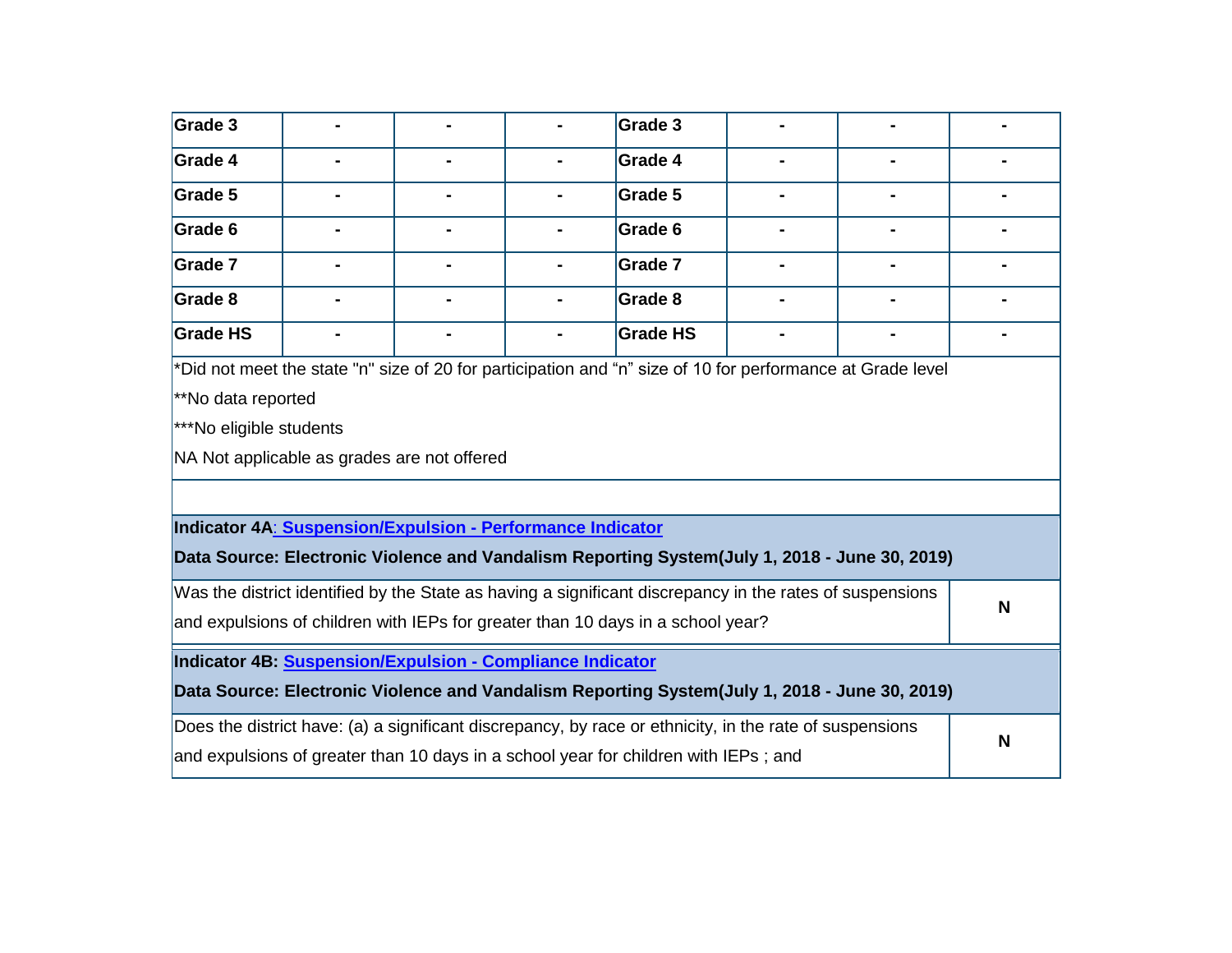(b) policies, procedures or practices that contribute to the significant discrepancy and do not comply with requirements relating to the development and implementation of IEPs, the use of positive behavioral interventions and supports, and procedural safeguards.

**N**

**Indicator 5: School Age LRE - [Performance Indicator](http://www.state.nj.us/education/specialed/info/spp/data/sppi1920/indicator5.htm)** 

**Data Source: NJSMART [\(Collection Date: October 15, 2019\)](http://www.state.nj.us/education/specialed/data/2016.htm)**

\*\*Indicates no reported data on October 15th collection

\*\*\*Indicates no reported data on 6-21 age group

N**ote:** The LRE data for public reporting were collected on October 15, 2016 and do not include Non-Public School students.

|                                                                                                                                                                     | <b>Local Data</b> | <b>State Target</b> | <b>Met State</b><br><b>Target</b> |
|---------------------------------------------------------------------------------------------------------------------------------------------------------------------|-------------------|---------------------|-----------------------------------|
| A. Percent of children with IEPs aged 6 through 21 inside the regular<br>class 80% or more of the day.                                                              | 63.5%             | 50.5%               | Y                                 |
| B. Percent of children with IEPs aged 6 through 21 inside the regular<br>class less than 40% of the day.                                                            | 3.1%              | 14.0%               |                                   |
| C. Percent of children with IEPs aged 6 through 21 served in public or<br>private separate schools, residential placements, or homebound or<br>hospital placements. | 6.3%              | 6.9%                | Υ                                 |
| Indicator 6: Pre-School LRE - Performance Indicator                                                                                                                 |                   |                     |                                   |
| Data Source: NJSMART (Collection Date: October 15, 2019)                                                                                                            |                   |                     |                                   |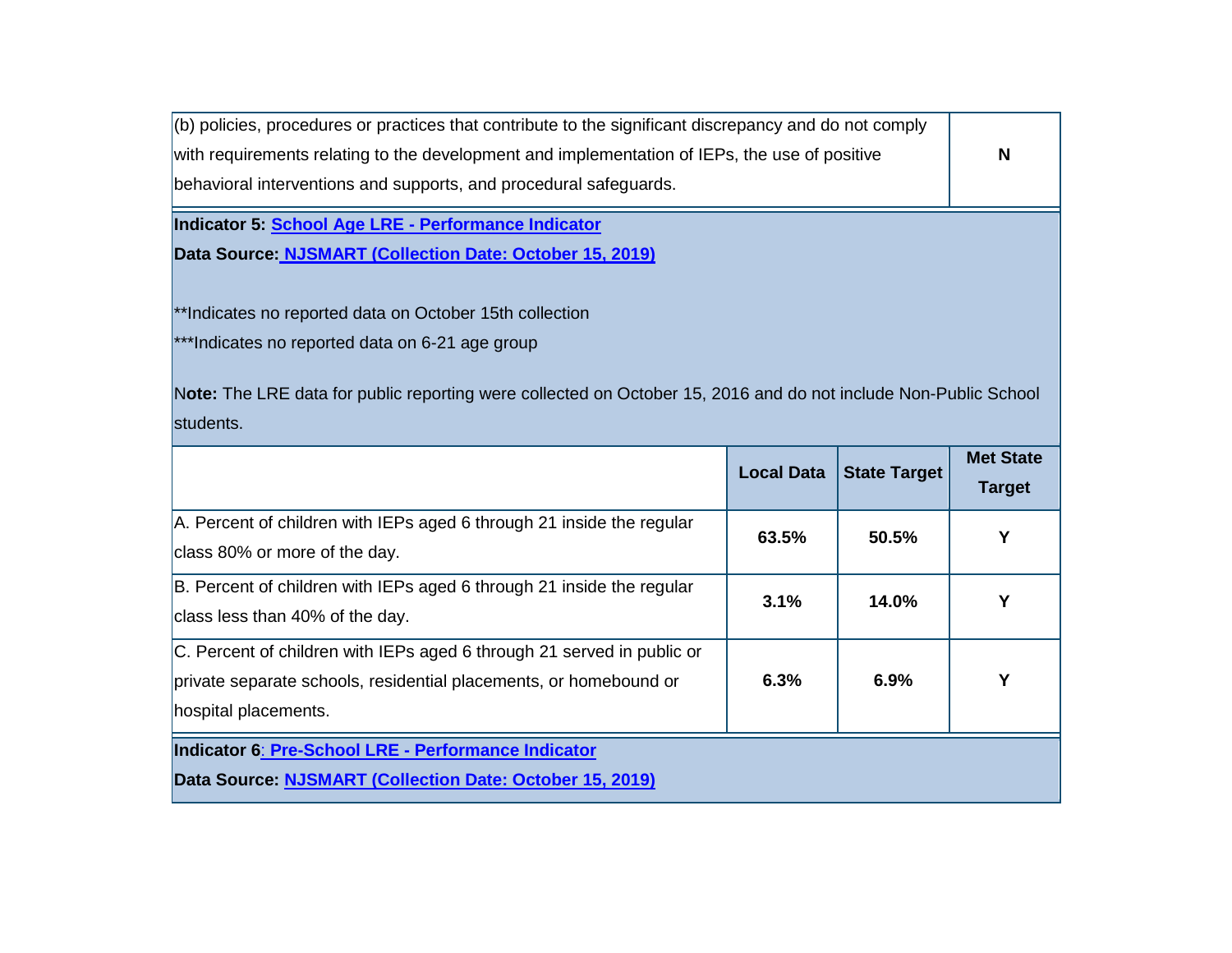\*Indicates no reported data on October 15th collection NA: Indicates not a pre-school district

**Note:** The LRE data for public reporting were collected on October 15, 2016 and do not include Non-Public School students.

|                                                                                              | <b>Local Data</b> | <b>State Target</b> | <b>Met State</b><br><b>Target</b> |
|----------------------------------------------------------------------------------------------|-------------------|---------------------|-----------------------------------|
| $A$ . Percent = $($ # of children aged 3 through 5 with IEPs attending a                     |                   |                     |                                   |
| regular early childhood program and receiving the majority of special                        |                   |                     |                                   |
| education and related services in the regular early childhood program)                       | 63.6%             | 46.0%               | Υ                                 |
| divided by the (total # of children aged 3 through 5 with IEPs)] times                       |                   |                     |                                   |
| 100.                                                                                         |                   |                     |                                   |
| $ B.$ Percent = $[(# of children aged 3 through 5 with IEPs attending a]$                    |                   |                     |                                   |
| separate special education class, separate school or residential facility)                   | 27.3%             | 34.0%               | Υ                                 |
| divided by the (total # of children aged 3 through 5 with IEPs)] times                       |                   |                     |                                   |
| 100.                                                                                         |                   |                     |                                   |
| Indicator 7: Pre-School Outcomes - Performance Indicator                                     |                   |                     |                                   |
| Data Source: Child Outcome Summary (COS)                                                     |                   |                     |                                   |
|                                                                                              |                   |                     |                                   |
| Nato: Due te the amelicanule aire district level data connect he nuovided fer this indicater |                   |                     |                                   |

Note: Due to the small sample size district-level data cannot be provided for this indicator.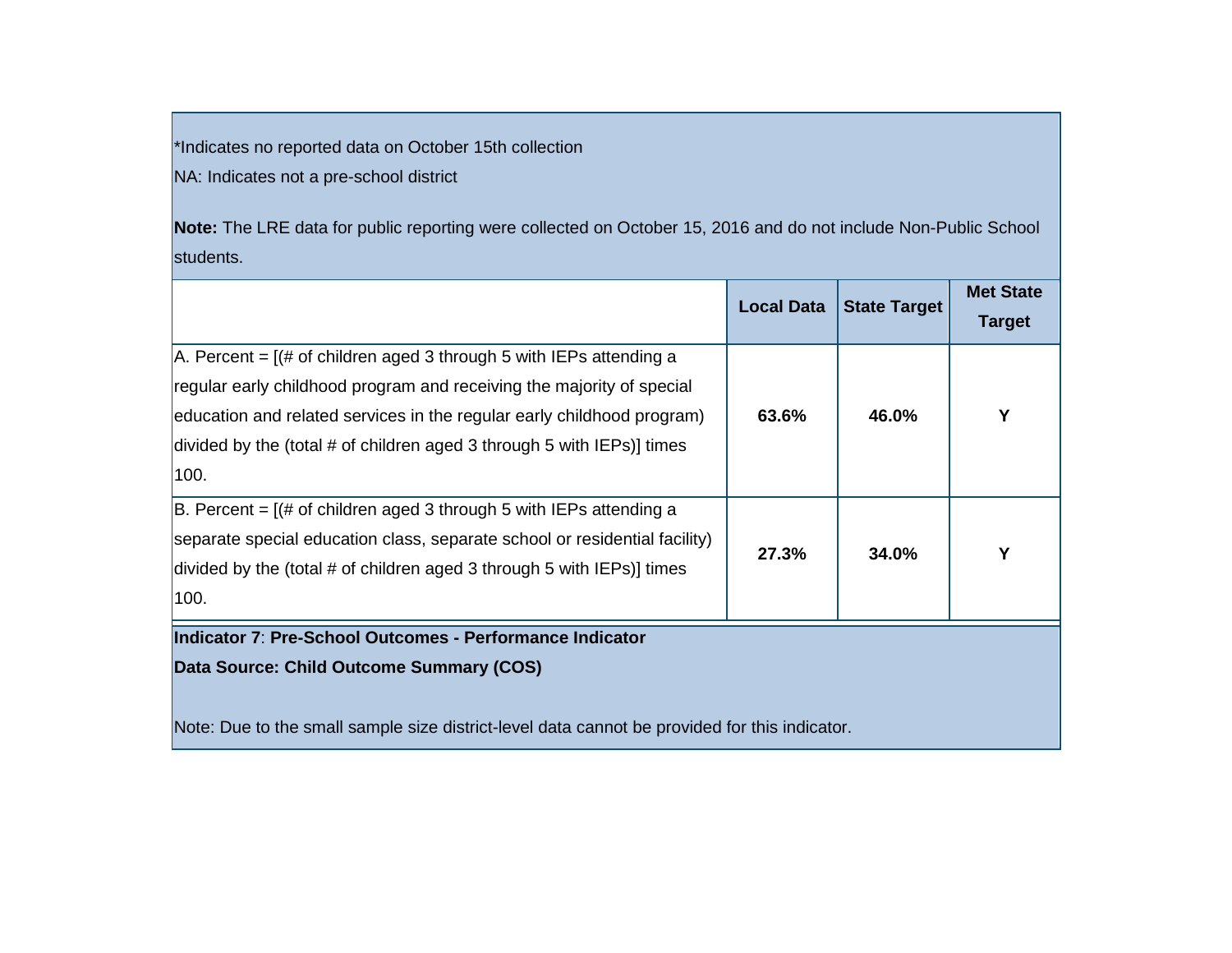| Outcome A: Percent of preschool children aged 3 through 5 with<br>IEPs who demonstrate improved positive social-emotional skills<br>(including social relationships).                                           | <b>Local Data</b> | <b>State Target</b> | <b>Met State</b><br><b>Target</b> |
|-----------------------------------------------------------------------------------------------------------------------------------------------------------------------------------------------------------------|-------------------|---------------------|-----------------------------------|
| 1. Of those children who entered or exited the program below age<br>expectations in Outcome A, the percent who substantially increased<br>their rate of growth by the time they exited the program.             | <b>NA</b>         | <b>NA</b>           | <b>NA</b>                         |
| 2. The percent of children who were functioning within age expectations<br>in Outcome A by the time they exited the program.                                                                                    | <b>NA</b>         | <b>NA</b>           | <b>NA</b>                         |
| Outcome B: Percent of preschool children aged 3 through 5 with<br>IEPs who demonstrate improved acquisition and use of knowledge<br>and skills (including early language/ communication and early<br>literacy). | <b>Local Data</b> | <b>State Target</b> | <b>Met State</b><br><b>Target</b> |
| 1. Of those children who entered or exited the program below age<br>expectations in Outcome B, the percent who substantially increased<br>their rate of growth by the time they exited the program.             | <b>NA</b>         | <b>NA</b>           | <b>NA</b>                         |
| 2. The percent of children who were functioning within age expectations<br>in Outcome B by the time they exited the program.                                                                                    | <b>NA</b>         | <b>NA</b>           | <b>NA</b>                         |
| Outcome C: Percent of preschool children aged 3 through 5 with<br>IEPs who demonstrate improved use of appropriate behaviors to<br>meet their needs.                                                            | <b>Local Data</b> | <b>State Target</b> | <b>Met State</b><br><b>Target</b> |
| 1. Of those children who entered or exited the program below age<br>expectations in Outcome C, the percent who substantially increased<br>their rate of growth by the time they exited the program.             | <b>NA</b>         | <b>NA</b>           | <b>NA</b>                         |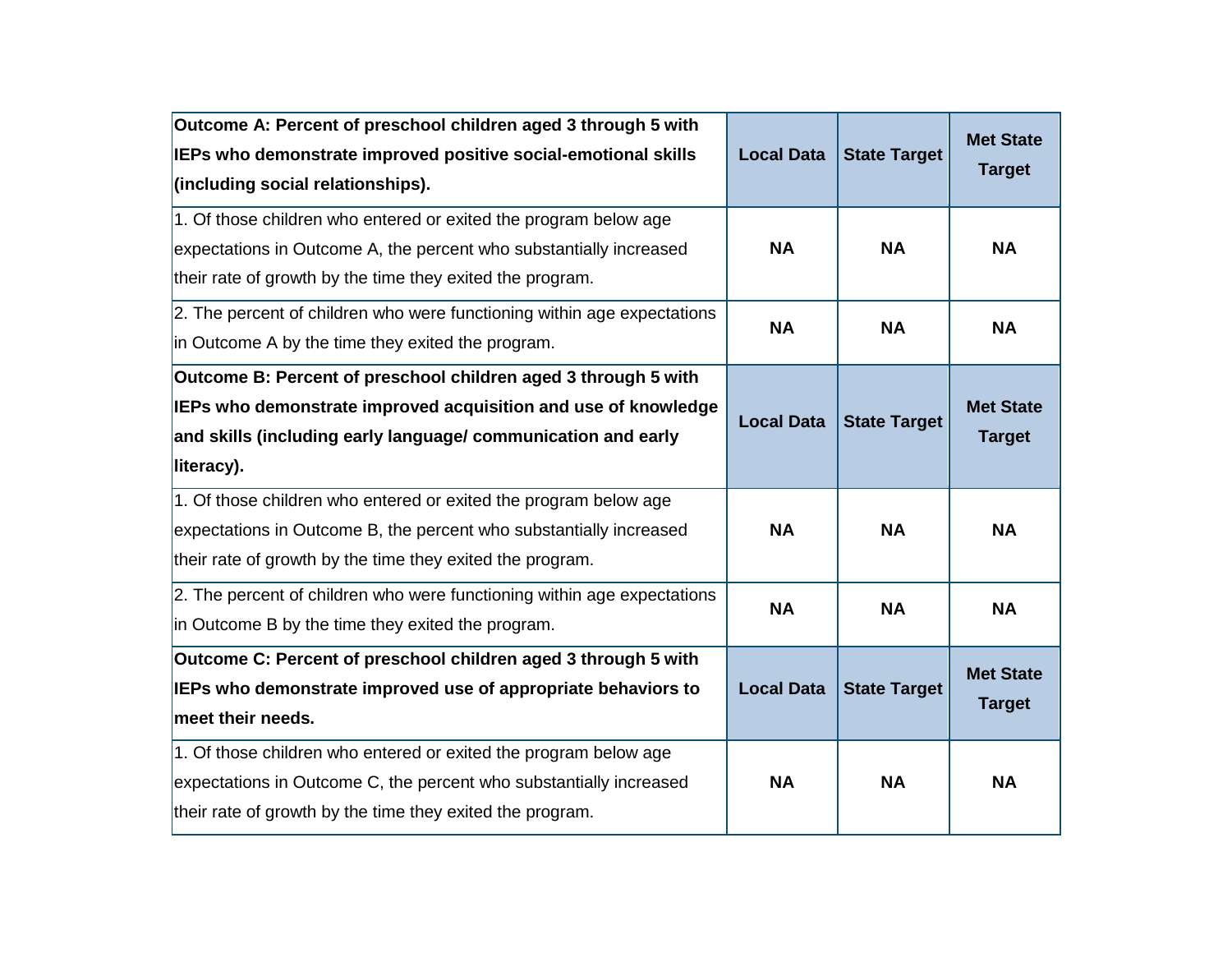| 2. The percent of children who were functioning within age expectations<br>in Outcome C by the time they exited the program.                                                                      | <b>NA</b>         | <b>NA</b>           | <b>NA</b>        |
|---------------------------------------------------------------------------------------------------------------------------------------------------------------------------------------------------|-------------------|---------------------|------------------|
| Indicator 8: Parent Involvement - Performance Indicator<br><b>Data Source: Survey Report</b>                                                                                                      |                   |                     |                  |
| Percent $=$ # of respondent parents who report schools facilitated parent                                                                                                                         |                   |                     | <b>Met State</b> |
| involvement as a means of improving services and results for children                                                                                                                             | <b>Local Data</b> | <b>State Target</b> | <b>Target</b>    |
| with disabilities divided by the total number of respondent parents of                                                                                                                            |                   |                     |                  |
| children with disabilities times 100.                                                                                                                                                             |                   |                     |                  |
| NIC Indicates "Not in Cohort"<br>*Indicates the number of survey responses were too low to yield<br>meaningful interpretation of the data.                                                        | <b>NIC</b>        | 86.0%               | <b>NIC</b>       |
| Indicator 9: Disproportionality - Compliance Indicator<br>Data Source: NJSMART (Collections 2017, 2018, 2019) and Fall Surveys (October 2017, October 2018,<br>October 2019)                      |                   |                     |                  |
| Has the district been identified for disproportionate representation of racial and ethnic groups in<br>special education and related services that is the result of inappropriate identification? |                   |                     | N                |
| Indicator 10: Disproportionality - Compliance Indicator                                                                                                                                           |                   |                     |                  |
| Data Source: NJSMART (Collection Date: October 15, 2019) NJSMART (Collections 2017, 2018, 2019) and                                                                                               |                   |                     |                  |
| Fall Surveys (October 2017, October 2018, October 2019)                                                                                                                                           |                   |                     |                  |
| Has the district been identified with disproportionate representation of racial and ethnic groups in                                                                                              |                   |                     | N                |
| specific disability categories that is the result of inappropriate identification?                                                                                                                |                   |                     |                  |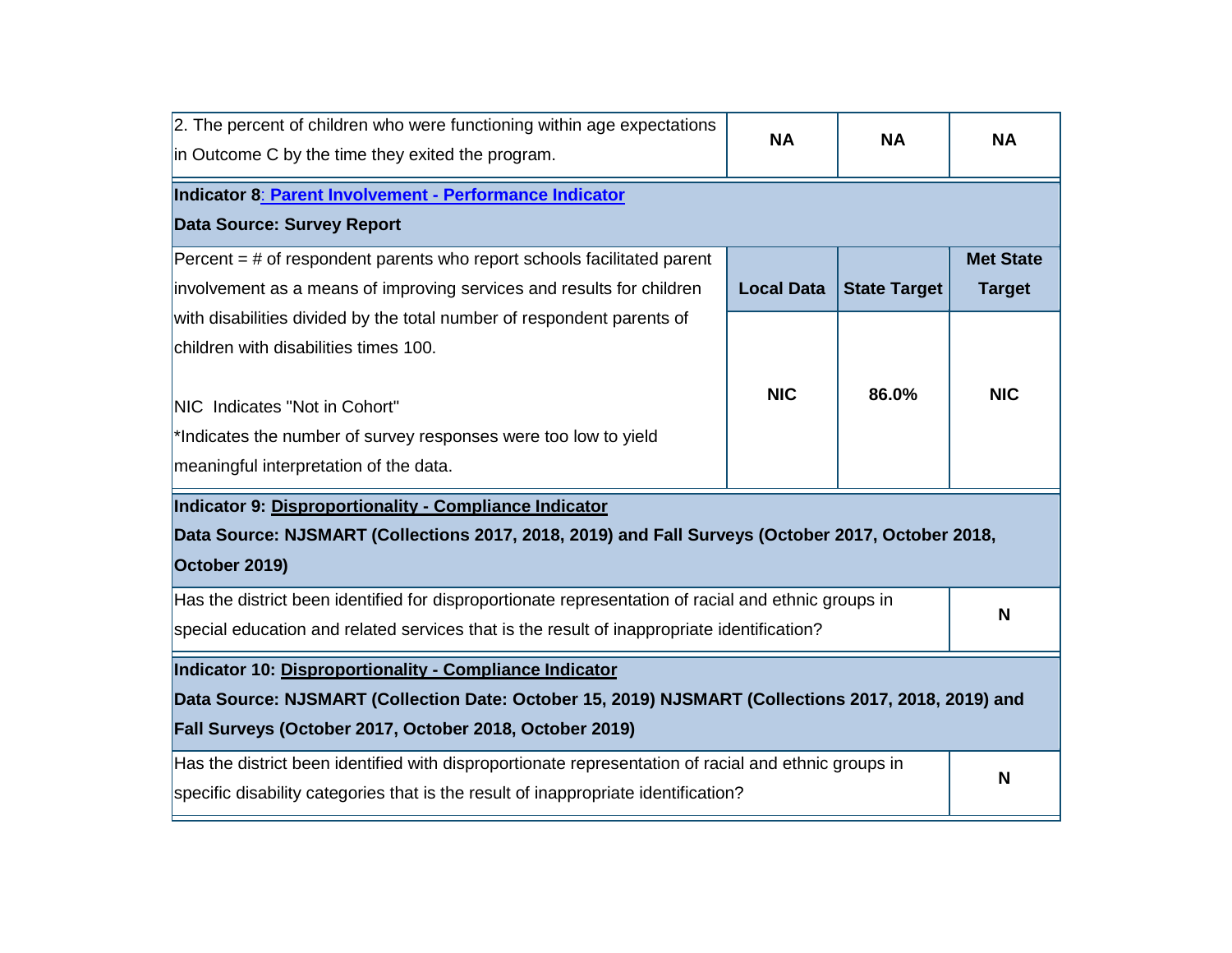# **Indicator 11**: **[Effective General Supervision Part B/Child Find](http://www.state.nj.us/education/specialed/info/spp/data/sppi1920/indicator11.htm)**

# **Data Source: NJSMART (Collected on October 15, 2020 for the period July 1, 2019 to June 30, 2020)**

| Percent of children who were evaluated within the State established time   |                   |                     | <b>Met State</b> |
|----------------------------------------------------------------------------|-------------------|---------------------|------------------|
| line of receiving parental consent for initial evaluation or, if the State | <b>Local Data</b> | <b>State Target</b> | <b>Target</b>    |
| establishes a timeframe within which the evaluation must be conducted,     |                   |                     |                  |
| within that timeframe                                                      |                   |                     |                  |
|                                                                            | 78.9%             | 100.0%              | N                |
| $*$ lndicates no reported data on October 15 <sup>th</sup> collection      |                   |                     |                  |
| $ ***$ o students received parental consent to evaluate                    |                   |                     |                  |

**Indicator 12: [Early Childhood Transition -](http://www.state.nj.us/education/specialed/info/spp/data/sppi1920/indicator12.htm) Compliance Indicator**

# **Data Source: NJSMART (Collected on October 15, 2020 for the period July 1, 2019 to June 30, 2020)**

**Note:** Corrections or additions to the numbers for this indicator that were submitted after October 15, 2018 cannot be reflected in the public reporting. Resubmissions that were requested were for data verification purposes only and were not for revising the original data submission.

| Percent of children referred by Part C prior to age 3, who are found                                                                                                                         |                   |                     | <b>Met State</b> |
|----------------------------------------------------------------------------------------------------------------------------------------------------------------------------------------------|-------------------|---------------------|------------------|
| eligible for Part B, and who have an IEP developed and implemented by                                                                                                                        | <b>Local Data</b> | <b>State Target</b> | <b>Target</b>    |
| their third birthdays.                                                                                                                                                                       |                   |                     |                  |
| <sup>*</sup> Indicates no reported data on October $15th$ collection<br>NA Indicates "Not Applicable"<br>$ ***$ o students referred from Part C to part B<br><b>****No Eligible students</b> | ***               | 100.0%              | ***              |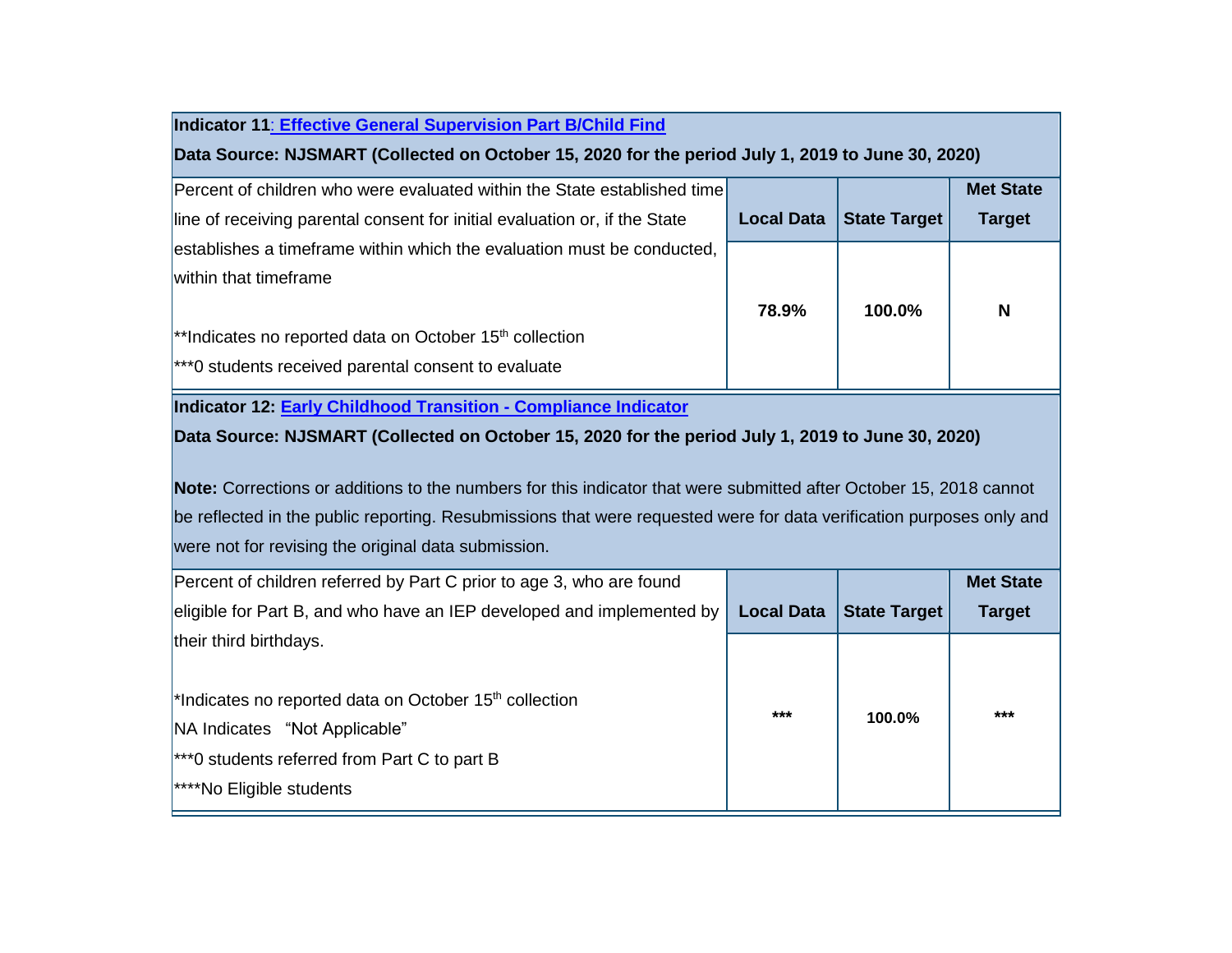| Indicator 13: Secondary Transition - Compliance Indicator                  |                   |                     |                  |
|----------------------------------------------------------------------------|-------------------|---------------------|------------------|
| Data Source: Special Education Monitoring System                           |                   |                     |                  |
| Percent = $[(# of youth with IEPs aged 16 and above with an IEP that$      |                   |                     | <b>Met State</b> |
| includes appropriate measurable postsecondary goals that are annually      | <b>Local Data</b> | <b>State Target</b> | <b>Target</b>    |
| updated and based upon an age appropriate transition assessment,           |                   |                     |                  |
| transition services, including courses of study, that will reasonably      |                   |                     |                  |
| enable the student to meet those postsecondary goals, and annual IEP       |                   |                     |                  |
| goals related to the student's transition service needs. There also must   |                   |                     |                  |
| be evidence that the student was invited to the IEP Team meeting where     |                   |                     |                  |
| transition services are to be discussed and evidence that, if appropriate, |                   |                     |                  |
| a representative of any participating agency was invited to the IEP Team   |                   |                     |                  |
| meeting with the prior consent of the parent or student who has reached    | <b>NA</b>         | 100.0%              | <b>NA</b>        |
| the age of majority) divided by the (# of youth with an IEP age 16 and     |                   |                     |                  |
| above)] times 100.                                                         |                   |                     |                  |
|                                                                            |                   |                     |                  |
| NIC: Indicates "Not in Cohort"                                             |                   |                     |                  |
| NA: Not a High School                                                      |                   |                     |                  |
| <sup>**</sup> No data                                                      |                   |                     |                  |
| Indicator 14: Post-Secondary Transition Outcomes                           |                   |                     |                  |
| Data Source: Post School Outcome Survey                                    |                   |                     |                  |
|                                                                            |                   |                     |                  |
| NIC Indicates "Not in Cohort"                                              |                   |                     |                  |
| NA: Not a High School District                                             |                   |                     |                  |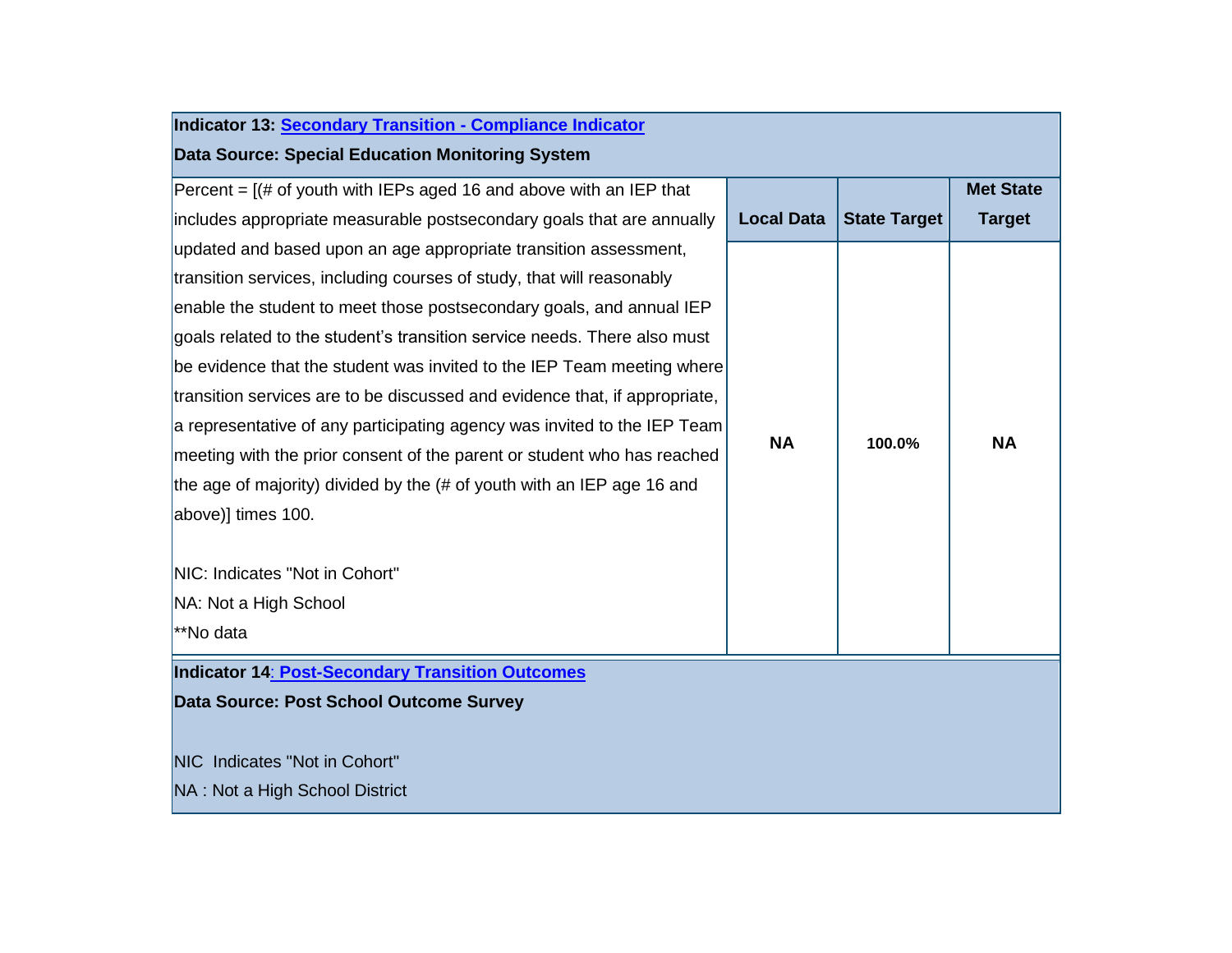| *Indicates the number of survey responses were too low to yield             |                   |                     |                                   |
|-----------------------------------------------------------------------------|-------------------|---------------------|-----------------------------------|
| <b>Survey Response Rate</b>                                                 |                   | <b>NA</b>           |                                   |
|                                                                             | <b>Local Data</b> | <b>State Target</b> | <b>Met State</b><br><b>Target</b> |
| A. Percent enrolled in higher education = $($ # of youth who are no longer  |                   |                     |                                   |
| in secondary school, had IEPs in effect at the time they left school and    |                   |                     |                                   |
| were enrolled in higher education within one year of leaving high school)   | <b>NA</b>         | 48.0%               | <b>NA</b>                         |
| divided by the (# of respondent youth who are no longer in secondary        |                   |                     |                                   |
| school and had IEPs in effect at the time they left school)] times 100.     |                   |                     |                                   |
| B. Percent enrolled in higher education or competitively employed within    |                   |                     |                                   |
| one year of leaving high school = $[(# of youth who are no longer in$       |                   |                     |                                   |
| secondary school, had IEPs in effect at the time they left school and       |                   |                     |                                   |
| were enrolled in higher education or competitively employed within one      | <b>NA</b>         | 77.0%               | <b>NA</b>                         |
| year of leaving high school) divided by the (# of respondent youth who      |                   |                     |                                   |
| are no longer in secondary school and had IEPs in effect at the time        |                   |                     |                                   |
| they left school)] times 100.                                               |                   |                     |                                   |
| C. Percent enrolled in higher education, or in some other postsecondary     |                   |                     |                                   |
| education or training program; or competitively employed or in some         |                   |                     |                                   |
| other employment = $[(# of youth who are no longer in secondary school,$    | <b>NA</b>         | 87.0%               | <b>NA</b>                         |
| had IEPs in effect at the time they left school and were enrolled in higher |                   |                     |                                   |
| education, or in some other postsecondary education or training             |                   |                     |                                   |
| program; or competitively employed or in some other employment)             |                   |                     |                                   |